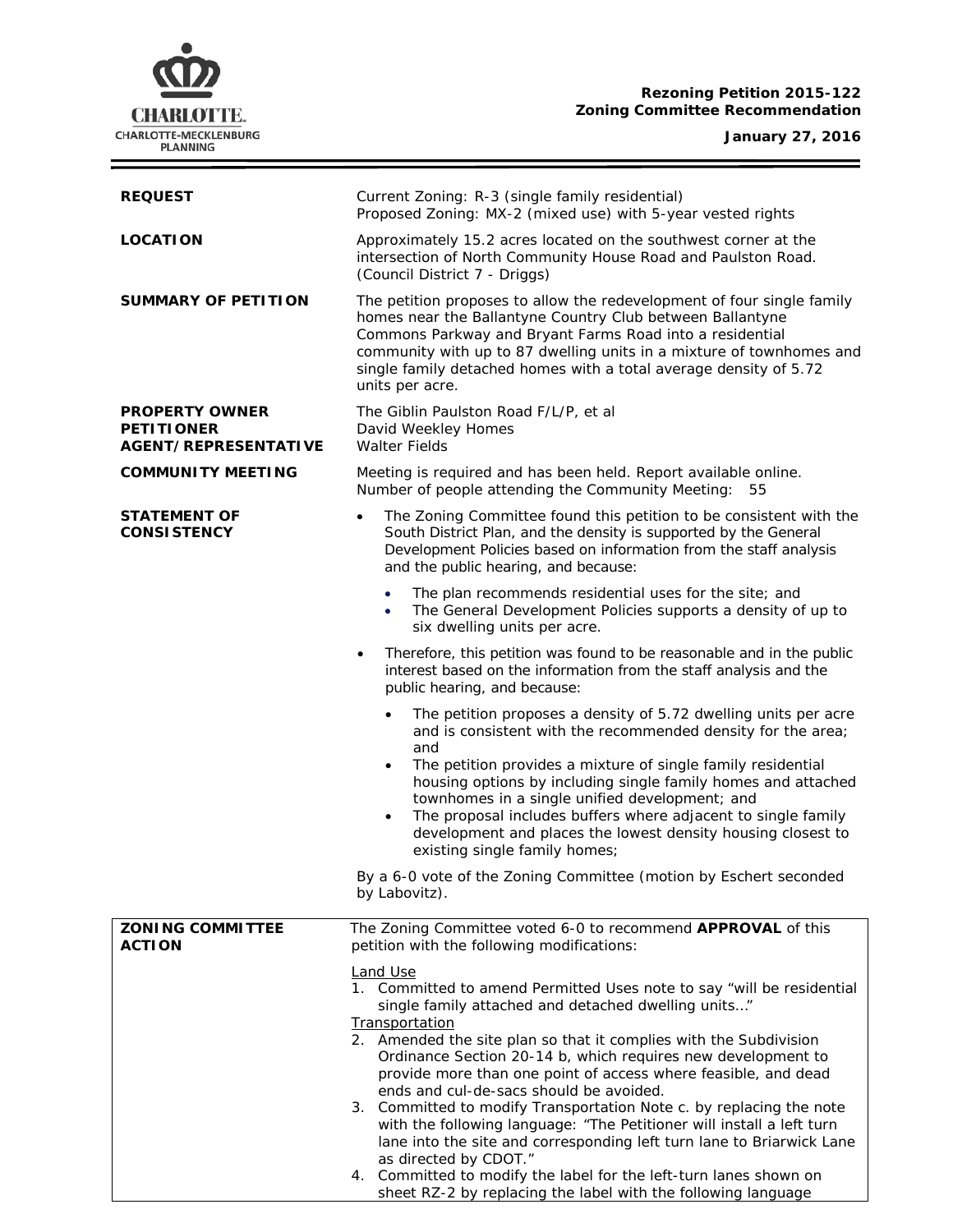|                                              | <b>Site and Building Design</b>                                                                                                                                                                                                                                                                                          | "Proposed left turn lanes installed."                                                                                                                                                                                                                                                                                                                                                                                                                                                                                                                                                                                                                                                                                                                                                                                                                                                                                                                                                                                      |
|----------------------------------------------|--------------------------------------------------------------------------------------------------------------------------------------------------------------------------------------------------------------------------------------------------------------------------------------------------------------------------|----------------------------------------------------------------------------------------------------------------------------------------------------------------------------------------------------------------------------------------------------------------------------------------------------------------------------------------------------------------------------------------------------------------------------------------------------------------------------------------------------------------------------------------------------------------------------------------------------------------------------------------------------------------------------------------------------------------------------------------------------------------------------------------------------------------------------------------------------------------------------------------------------------------------------------------------------------------------------------------------------------------------------|
|                                              | site plan.                                                                                                                                                                                                                                                                                                               | 5. Provided a note stating that open space, tree save, and common<br>open space will be provided in locations as generally located on the                                                                                                                                                                                                                                                                                                                                                                                                                                                                                                                                                                                                                                                                                                                                                                                                                                                                                  |
|                                              |                                                                                                                                                                                                                                                                                                                          | 6. Added notes committing to fencing along Paradise Ridge Road,<br>preservation of existing trees as practicable within the buffer along<br>Paradise Ridge Road, installation of new landscaping at the<br>commencement of work of that portion of the site, removal of                                                                                                                                                                                                                                                                                                                                                                                                                                                                                                                                                                                                                                                                                                                                                    |
|                                              | existing vinyl fence and preservation of stone columns within the<br>buffer along Paradise Ridge Road.<br>7. Added a note prohibiting vinyl siding, out buildings and sheds, and<br>commitments that property owners will not be allowed to remove<br>any vegetation from any buffer areas.<br><b>Other Minor Issues</b> |                                                                                                                                                                                                                                                                                                                                                                                                                                                                                                                                                                                                                                                                                                                                                                                                                                                                                                                                                                                                                            |
|                                              |                                                                                                                                                                                                                                                                                                                          |                                                                                                                                                                                                                                                                                                                                                                                                                                                                                                                                                                                                                                                                                                                                                                                                                                                                                                                                                                                                                            |
|                                              |                                                                                                                                                                                                                                                                                                                          | 8. Limited the height of freestanding lighting to 20 feet.<br>9. Provided a note that water quality and detention BMPs will be<br>aesthetically appealing through the use of grass, landscaping, water<br>features, rain gardens, or other similar features.<br>10. Added a note that the site may be built in a single or multiple                                                                                                                                                                                                                                                                                                                                                                                                                                                                                                                                                                                                                                                                                        |
|                                              | phases.<br><b>Requested Technical Revisions</b><br>Road.                                                                                                                                                                                                                                                                 | 11. Committed to label the width of the existing planting strip and<br>sidewalk along North Community House Road and Paradise Ridge<br>12. Committee to add 5-year vested rights to the proposed zoning in                                                                                                                                                                                                                                                                                                                                                                                                                                                                                                                                                                                                                                                                                                                                                                                                                 |
|                                              | the "Development Data."                                                                                                                                                                                                                                                                                                  |                                                                                                                                                                                                                                                                                                                                                                                                                                                                                                                                                                                                                                                                                                                                                                                                                                                                                                                                                                                                                            |
|                                              |                                                                                                                                                                                                                                                                                                                          |                                                                                                                                                                                                                                                                                                                                                                                                                                                                                                                                                                                                                                                                                                                                                                                                                                                                                                                                                                                                                            |
| <b>VOTE</b>                                  | Motion/Second:<br>Yeas:                                                                                                                                                                                                                                                                                                  | Majeed / Labovitz<br>Dodson, Eschert, Labovitz, Majeed, Sullivan, and<br>Wiggins                                                                                                                                                                                                                                                                                                                                                                                                                                                                                                                                                                                                                                                                                                                                                                                                                                                                                                                                           |
|                                              | Nays:<br>Absent:<br>Recused:                                                                                                                                                                                                                                                                                             | None<br>Lathrop<br>None                                                                                                                                                                                                                                                                                                                                                                                                                                                                                                                                                                                                                                                                                                                                                                                                                                                                                                                                                                                                    |
| <b>ZONING COMMITTEE</b><br><b>DISCUSSION</b> | Development Policies.                                                                                                                                                                                                                                                                                                    | Staff provided a summary of the petition and the changes since the<br>public hearing. Staff also noted that the petition is consistent with the<br>South District Plan and the density is supported by the General                                                                                                                                                                                                                                                                                                                                                                                                                                                                                                                                                                                                                                                                                                                                                                                                         |
|                                              |                                                                                                                                                                                                                                                                                                                          | A commissioner asked for clarification of the access point locations.<br>Staff showed the Committee where the access points were located on<br>the site plan off North Community House Road. The second access is<br>an exit only. The Committee voted to suspend the rules to allow the<br>petitioner's agent, Walter Fields, to respond to the question of the exit<br>function of the second access. Mr. Fields said it would be a right and<br>left out. A Committee member asked if a connection to Paradise Ridge<br>Road was explored, and CDOT staff stated it was explored. The<br>committee member commented on the number of cul-de-sacs in the<br>area. Another committee member mentioned that lack of connectivity<br>can cause safety issues. A committee member asked about the<br>property located to the north of the site and development potential.<br>Staff explained that the petitioner is providing a public street stub to<br>the abutting property. Access to the property to the north would be |
| <b>STAFF OPINION</b>                         | located before the gate.                                                                                                                                                                                                                                                                                                 | Staff agrees with the recommendation of the Zoning Committee.                                                                                                                                                                                                                                                                                                                                                                                                                                                                                                                                                                                                                                                                                                                                                                                                                                                                                                                                                              |

# **FINAL STAFF ANALYSIS**

**(Pre-Hearing Analysis online at [www.rezoning.org\)](http://www.rezoning.org/)** 

# **PLANNING STAFF REVIEW**

#### • **Proposed Request Details** The site plan accompanying this petition contains the following provisions: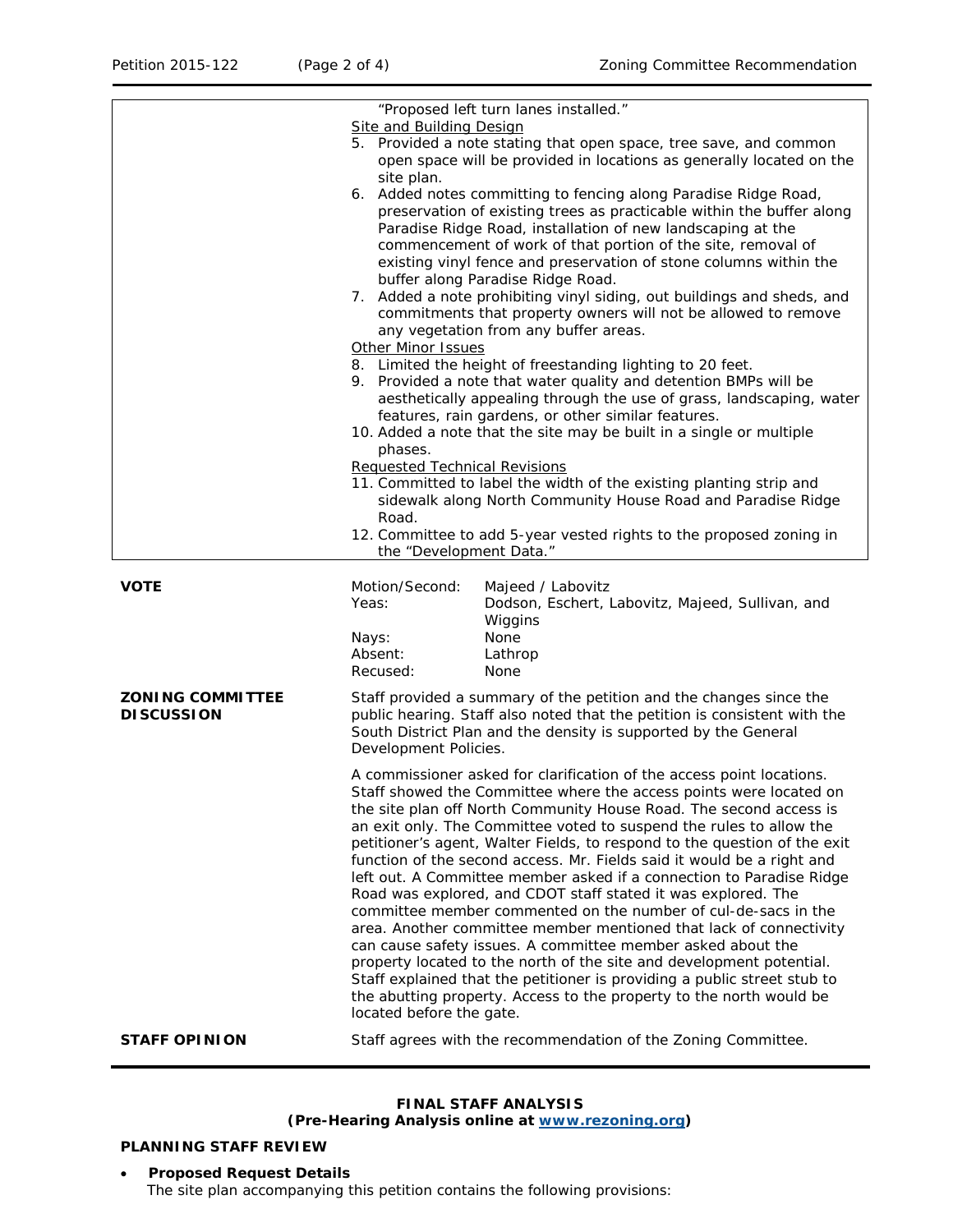- Allows 87 dwelling units (60 townhomes and 27 single family detached homes) for a density of 5.72 units per acre.
- Specifies that waste management will be provided through rollout containers by a private contractor.
- Provides a gated network of internal private streets and alleys with a two drive connections to North Community House Road.
- Commits to the installation of a left-turn lane into the site from North Community House Road.
- Provides a number of architectural standards including allowed building materials, rear orientation of homes along Paradise Ridge Road, roof pitch, prohibition of vinyl siding and out buildings.
- Specifies that homes along Paradise Ridge Road may be attached but limited to duplexes.
- Provides landscaped buffers and fencing along Paradise Ridge Road and buffers abutting the adjacent single family homes to the rear of the site and specifies that they will be maintained in perpetuity by a home owners association created by the developer.
- Commits to increasing the normal number of shrubs and trees within the buffer along adjoining single family lots by 100%.
- Request for 5-year vested rights.

## • **Public Plans and Policies**

- The *South District Plan* (1993) recommends single family residential at three dwelling units per acre and references the residential location criteria of the *General Development Policies* (*GDP*) for areas of higher density development.
- The *General Development Policies (GDP)* provides policy guidance for evaluating proposed residential densities greater than four units per acre. The petition meets the *General Development Policies* locational criteria for consideration of up to six dwellings per acre as illustrated in the table below.

| <b>Assessment Criteria</b>         | Density Category - up to 6 dua |
|------------------------------------|--------------------------------|
| Meeting with Staff                 | (Yes)                          |
| Sewer and Water Availability       | 2 (CMUD)                       |
| Land Use Accessibility             | 2 (Medium)                     |
| <b>Connectivity Analysis</b>       | (Low)                          |
| Road Network Evaluation            | O(No)                          |
| Design Guidelines                  | 4 (Yes)                        |
| Other Opportunities or Constraints | ΝA                             |
| <b>Minimum Points Needed: 10</b>   | <b>Total Points: 10</b>        |

## • **TRANSPORTATION CONSIDERATIONS**

- To minimize congestion along Community House Road, the site will be served by a left-turn lane on Community House with a corresponding left-turn into existing Briarwick Lane. This site is served by existing sidewalks and planting strips along Community House Road.
- **Vehicle Trip Generation:** Current Zoning: 450 trips per day (based on 45 single family detached homes). Proposed Zoning: 800 trips per day (based on 27 single family homes and 68 townhomes).

**DEPARTMENT COMMENTS** (see full department reports online)

- **Charlotte Area Transit System:** No issues.
- **Charlotte Department of Neighborhood & Business Services:** No issues.
- **Charlotte Department of Solid Waste Services:** No issues.
- **Charlotte Fire Department:** No comments received.
- **Charlotte-Mecklenburg Schools:** The development allowed under the existing zoning would generate 36 students, while the development allowed under the proposed zoning will produce 41 students. Therefore, the net change in the number of students generated from existing zoning to proposed zoning is 5 students. The proposed development is projected to increase the school utilization (without mobile classroom units) as follows:
	- Ballantyne Elementary from 105% to 107%
	- Hawk Ridge Elementary from 118% to 119%
	- Community House Middle from 141% to 143%
	- Ardrey Kell High from 140% to 141%.
- **Charlotte-Mecklenburg Storm Water Services:** No issues.
- **Charlotte Water:** No issues.